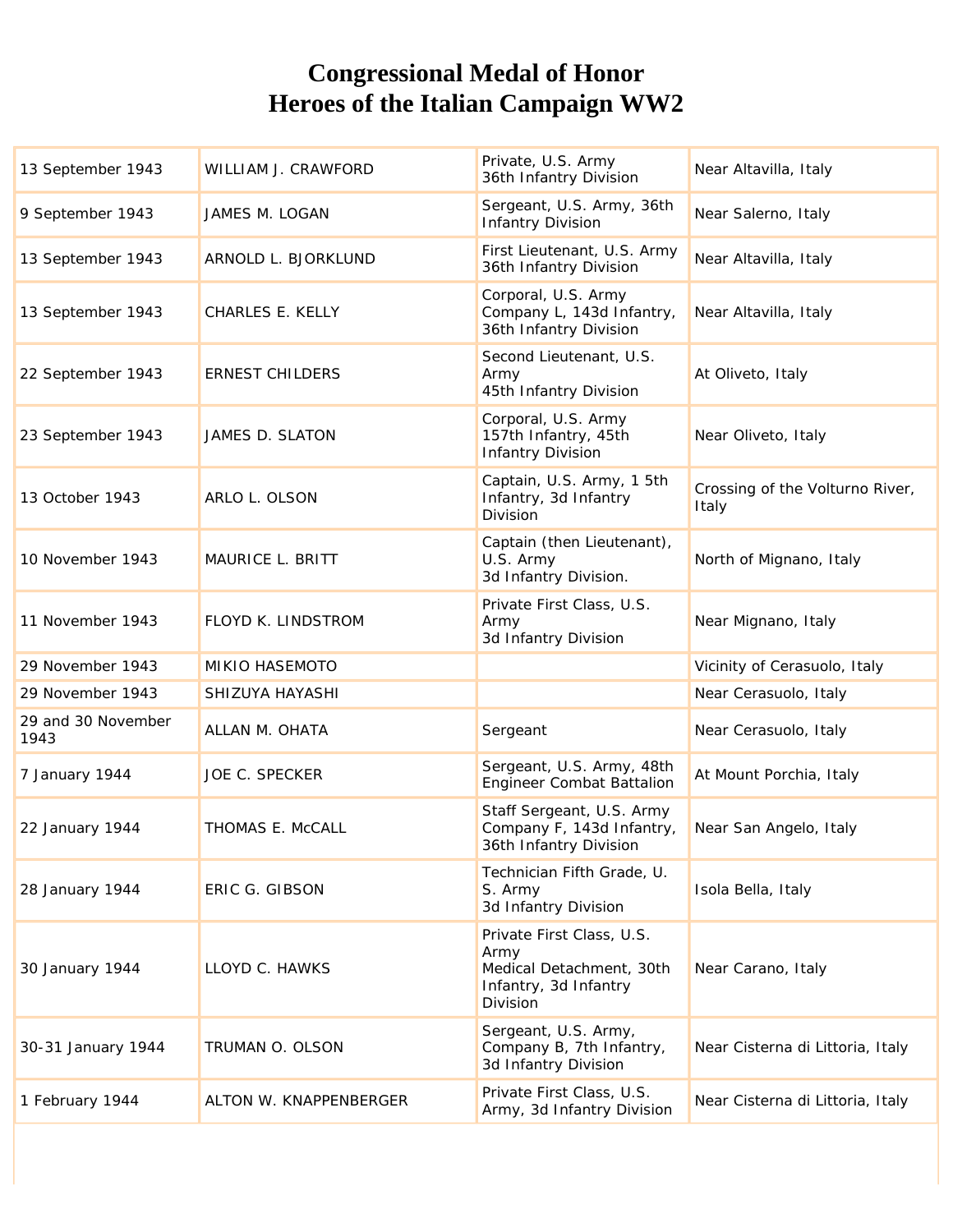| 3 February 1944     | LEO J. POWERS         | Private First Class, U.S.<br>Army<br>133d Infantry, 34th<br><b>Infantry Division</b>                   | Northwest of Cassino, Italy      |
|---------------------|-----------------------|--------------------------------------------------------------------------------------------------------|----------------------------------|
| 3-8 February 1944   | PAUL F. RIORDAN       | Second Lieutenant, U.S.<br>Army<br>34th Infantry Division                                              | Near Cassino, Italy              |
| 8 February 1944     | PAUL B. HUFF          | Corporal, U.S. Army<br>509th Parachute Infantry<br><b>Battalion</b>                                    | Near Carano, Italy               |
| 11-14 May 1944      | ROBERT T. WAUGH       | First Lieutenant, U.S. Army<br>339th Infantry, 85th<br><b>Infantry Division</b>                        | Near Tremensucli, Italy          |
| 17-19 February 1944 | WILLIAM J. JOHNSTON   | Private First Class, U.S.<br>Army<br>Company G, 180th<br>Infantry, 45th Infantry<br>Division           | Near Padiglione, Italy           |
| 22 February 1944    | JACK C. MONTGOMERY    | First Lieutenant, U.S. Army<br>45th Infantry Division                                                  | Near, Padiglione, Italy          |
| 23-24 April 1944    | JOHN C. SQUIRES       | Sergeant (then Private<br>First Class), U.S. Army<br>Company A, 30th Infantry,<br>3d Infantry Division | Near Padiglione, Italy,          |
| 12 May 1944         | CHARLES W. SHEA       | Second Lieutenant, U.S.<br>Army<br>Company F, 350th<br>Infantry, 88th Infantry<br>Division             | Near Mount Damiano, Italy        |
| 23 May 1944         | VAN T. BARFOOT        | Second Lieutenant, U.S.<br>Army<br>157th Infantry, 45th<br><b>Infantry Division</b>                    | Near Carano, Italy               |
| 23 May 1944         | ERNEST H. DERVISHIAN  | Second Lieutenant, U.S.<br>Army<br>34th Infantry Division                                              | Near Cisterna, Italy             |
| 23 May 1944         | JOHN W. DUTKO         | Private First Class, U.S.<br>Army<br>3d Infantry Division.                                             | Near Ponte Rotto, Italy          |
| 23 May 1944         | THOMAS W. FOWLER      | Second Lieutenant, U.S.<br>Army<br>1st Armored Division                                                | Near Carano, Italy,              |
| 23 May 1944         | PATRICK L. KESSLER    | Private First Class, U.S.<br>Army<br>Company K, 30th Infantry,<br>3d Infantry Division                 | Near Ponte Rotto, Italy          |
| 23 May 1944         | <b>GEORGE J. HALL</b> | Staff Sergeant, U.S. Army<br>135th Infantry, 34th<br><b>Infantry Division</b>                          | Near Anzio, Italy                |
| 23-24 May 1944      | <b>HENRY SCHAUER</b>  | Private First Class, U.S.<br>Army<br>3d Infantry Division                                              | Near Cisterna di Littoria, Italy |
| 24 May 1944         | SYLVESTER ANTOLAK     | Sergeant, U.S. Army<br>Company B, 15th Infantry,<br>3d Infantry Division                               | Near Cisterna di Littoria, Italy |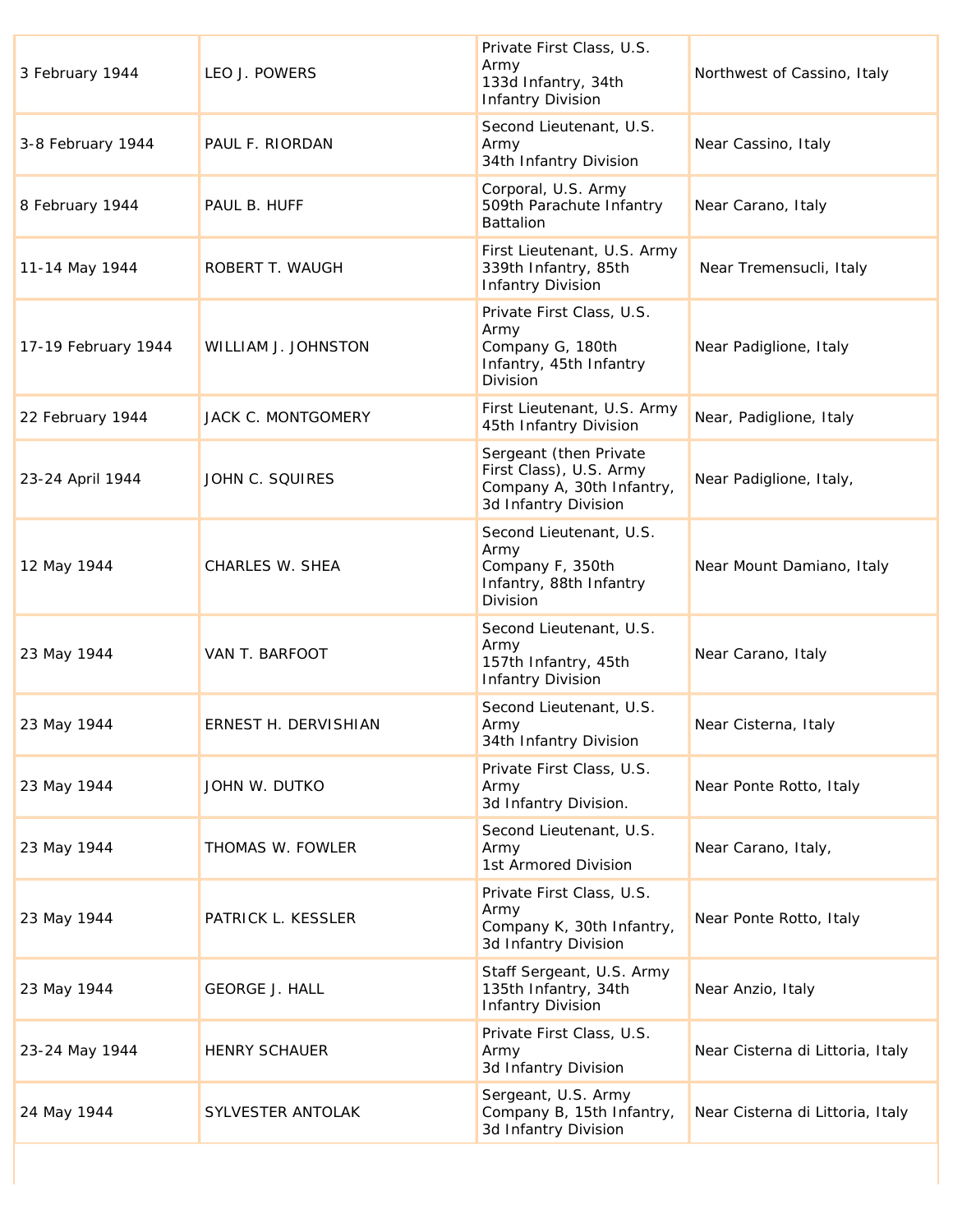| 24 May 1944          | JAMES H. MILLS            | Private, U.S. Army<br>Company F, 15th Infantry,<br>3d Infantry Division                    | Near Cisterna di Littoria, Italy |
|----------------------|---------------------------|--------------------------------------------------------------------------------------------|----------------------------------|
| 26 May 1944          | BERYL R. NEWMAN           | First Lieutenant, U.S. Army<br>133d Infantry, 34th<br><b>Infantry Division</b>             | Near Cisterna, Italy             |
| 28 May 1944          | RUDOLPH B. DAVILA         | Place and date: 28 May<br>1944                                                             | Near Artena, Italy               |
| 29 May 1944          | WILLIAM WYLIE GALT        | Captain, U.S. Army<br>168th Infantry, 34th<br><b>Infantry Division</b>                     | Villa Crocetta, Italy            |
| 31 May 1944          | FURMAN L. SMITH           | Private, U.S. Army<br>135th Infantry, 34th<br><b>Infantry Division</b>                     | Near Lanuvio, Italy              |
| 2 June 1944          | SHINYEI NAKAMINE          | Private                                                                                    | Near La Torreto, Italy           |
| 2 June 1944          | Yeiki Kobashigawa         | <b>Technical Sergeant</b>                                                                  | Vicinity of Lanuvio, Italy       |
| 2-3 June 1944        | HERBERT F. CHRISTIAN      | Private, U.S. Army<br>15th Infantry, 3d Infantry<br>Division                               | Near Valmontone, Italy           |
| 3 June 1944          | ELDEN H. JOHNSON          | Private, U.S. Army<br>15th Infantry, 3d Infantry<br><b>Division</b>                        | Near Valmontone, Italy           |
| 14 June 1944         | HOMER L. WISE             | Staff Sergeant. U.S. Army<br>Company L, 142d Infantry,<br>36th Infantry Division           | Magliano, Italy                  |
| 26 June 1944         | KIYOSHI K. MURANAGA       | Private First Class                                                                        | Near Suvereto, Italy             |
| 4 July 1944          | FRANK H. ONO              | Private First Class                                                                        | Near Castellina, Italy           |
| 4 July 1944          | WILLIAM K. NAKAMURA       | Private First Class                                                                        | Near Castellina, Italy           |
| 7 July 1944          | <b>KAORU MOTO</b>         | Private First Class                                                                        | Near Castellina, Italy           |
| 7 July 1944          | TED T. TANOUYE            | Staff Sergeant                                                                             | Near Molino A Ventoabbto, Italy  |
| 12 July 1944         | ROY W. HARMON             | Sergeant, U.S. Army<br>Company C, 362d Infantry,<br>91st Infantry Division                 | Near Casaglia, Italy             |
| 15 July 1944         | KAZUO OTANI               | <b>Staff Sergeant</b>                                                                      | Near Pieve Di S. Luce, Italy     |
| 19 August 1944       | <b>MASATO NAKAE</b>       | Private                                                                                    | Near Pisa, Italy                 |
| 14 September 1944    | THOMAS W. WIGLE           | Second Lieutenant, U.S.<br>Army<br>Company K, 135th<br>Infantry, 34th Infantry<br>Division | Monte Frassino, Italy            |
| 14 September 1944    | <b>GEORGE D. KEATHLEY</b> | Staff Sergeant, U.S. Army,<br>85th Infantry Division.                                      | Mt. Altuzzo, Italy               |
| 16-18 September 1944 | OSCAR G. JOHNSON          | Sergeant, U.S. Army,<br>Company B, 363d Infantry,<br>91st Infantry Division.               | Near Scarperia, Italy            |
| 22 September 1944    | ORVILLE EMIL BLOCH        | First Lieutenant, U.S. Army,<br>Company E, 338th<br>Infantry, 85th Infantry<br>Division    | Near Firenzuola, Italy           |
| 27-28 September 1944 | ROBERT E. ROEDER          | Captain, U.S. Army,<br>Company G, 350th<br>Infantry, 88th Infantry<br>Division             | Mt. Battaglia, Italy             |